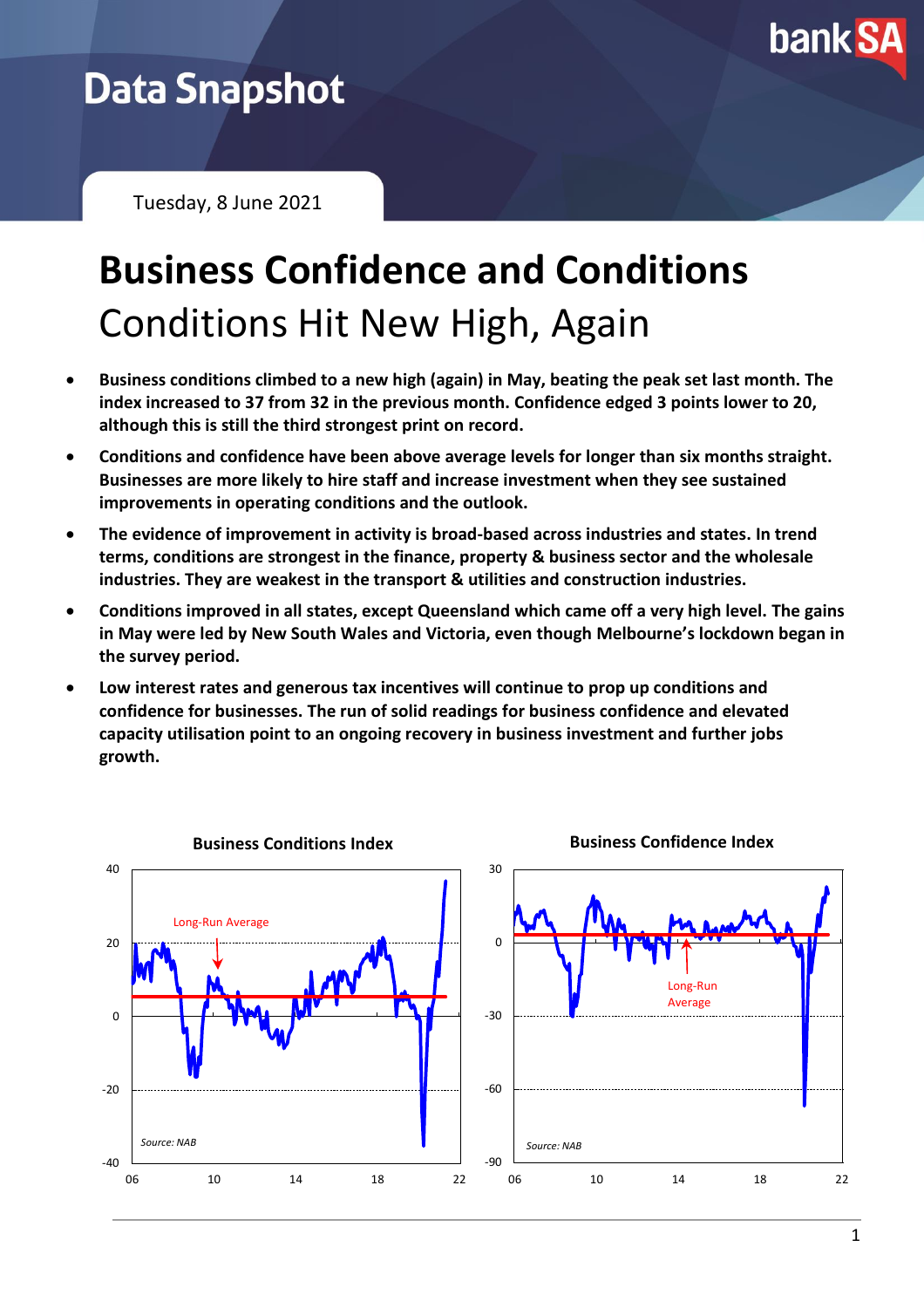Businesses have been very upbeat over recent months. And this didn't change in May.

Business conditions climbed to a new high (again), beating the peak set last month. The index increased to 37 from 32 in the previous month. Confidence edged lower to 20, from 23 in April, although this is still the third strongest print on record.

All three underlying components of the business conditions index – trading conditions, profitability and employment – rose to new highs.

The elevated readings for conditions and confidence point to further jobs growth and an ongoing recovery in business investment. What is particularly encouraging is the persistence and the breadth in the strength in these indicators.

Conditions and confidence have been above average levels for the past 7 and 8 months respectively. Businesses are more likely to hire staff and increase investment when they see sustained improvements in operating conditions and the outlook.

The evidence of improvement in activity is also broad-based across industries and states.

In trend terms, conditions are strongest in the finance, property & business sector and the wholesale industries. They are weakest in the transport & utilities and construction sectors. However, conditions are still elevated in all industries. Conditions in industries that lagged the recovery, notably recreation and personal services, are catching up as the economy reopens.

Conditions improved in all states, except Queensland which came off a very high level. Conditions remain solid in all states. The gains in May were led by New South Wales and Victoria, even though Melbourne's lockdown began in the survey period.

These numbers are also the first snapshot of business sentiment following the Federal Budget in May. Businesses were amongst the biggest winners in the Budget. Tax initiatives for businesses introduced to encourage spending and support cash flow were extended for another year to the end of 2022-23, namely the loss carry-back and full expensing measures.

Forward looking indicators continue to point to an ongoing lift in hiring and investment. Capacity utilisation edged lower to 85.1%, although is still well above the long-run average of 81.0%. Forward orders were unchanged at a record high.

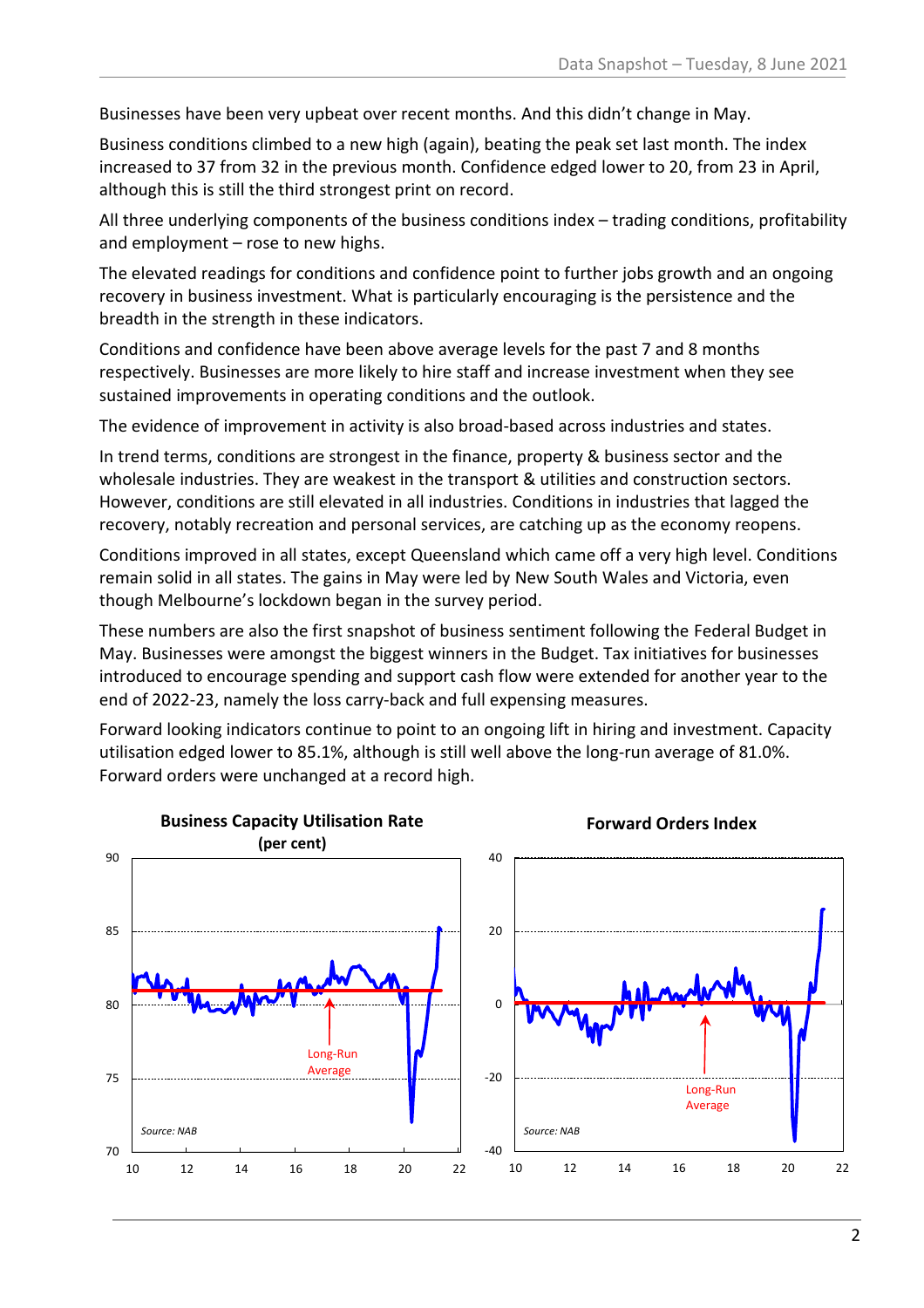#### **Outlook**

The survey continues to point to a solid outlook for businesses. Low interest rates and generous tax incentives will continue to provide support to the business sectors. Last week, data revealed that business investment surged 3.6% in the March quarter. The run of solid readings for business confidence and elevated capacity utilisation suggest the momentum will carry forward into further increases in investment and jobs growth.

> **Matthew Bunny, Economist** Ph: 02-8254-0023